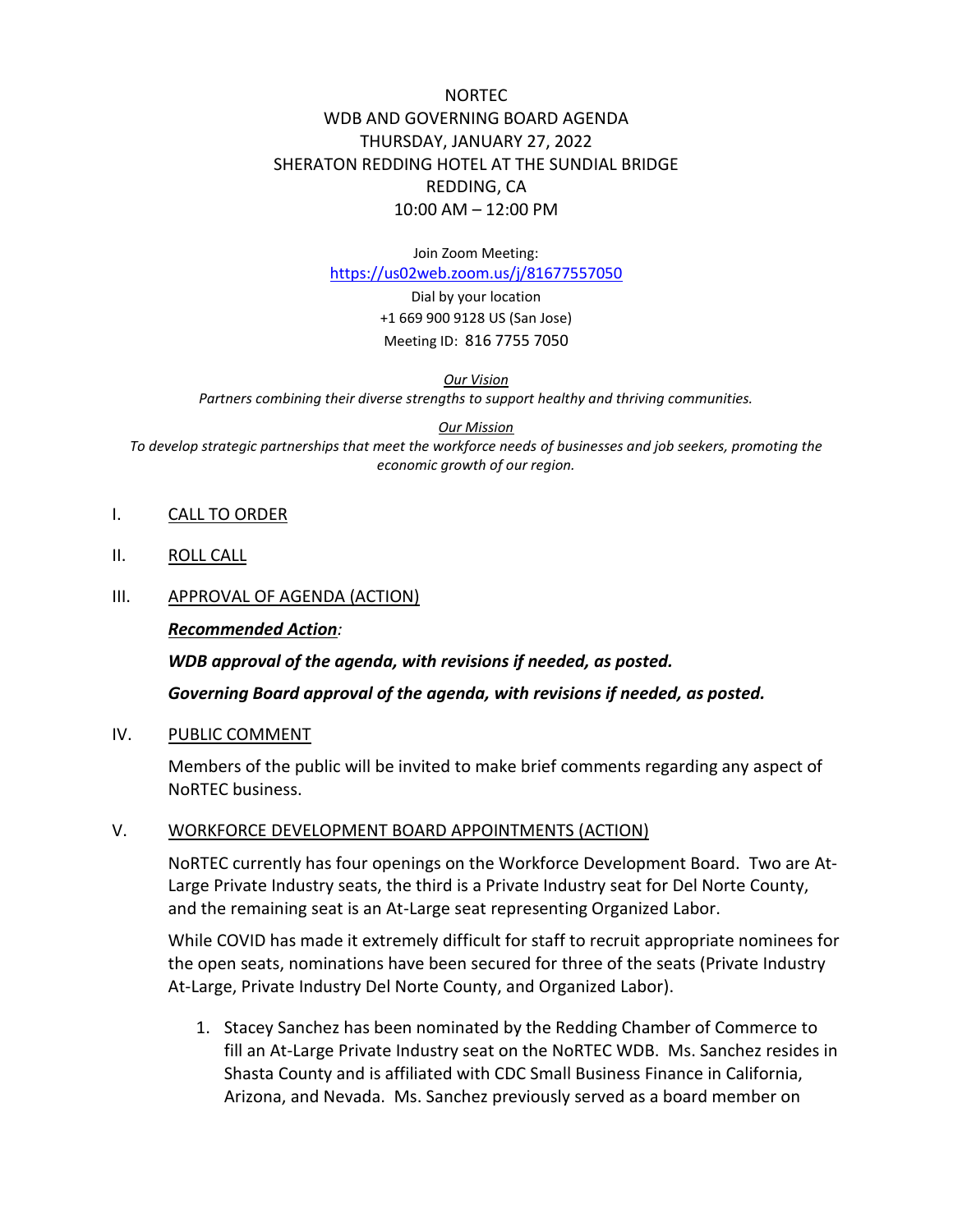Santa Ana's Workforce Investment Board under the WIA program, serving for 13 years (ten years as Vice Chair and three years as Chair).

- **[Application](https://www.ncen.org/images/documents/WDB_Applications/2022/WDB-Application-Sanchez-2022.pdf)**
- [Nomination](https://www.ncen.org/images/documents/WDB_Applications/2022/WDB-Nomination-Sanchez-2022.pdf)

## *Recommended Action:*

### *Governing Board appointment of Stacey Sanchez to fill an At-Large Private Industry seat on the NoRTEC Workforce Development Board.*

- 2. Randy Scott has been nominated by the Del Norte Chamber of Commerce to fill the Private Industry seat on the NoRTEC WDB for Del Norte County. Mr. Scott is the Vice President/General Manager of Hambro Forest Products in Crescent City.
	- [Application](https://www.ncen.org/images/documents/WDB_Applications/2022/WDB-Application-Scott-2022.pdf)
	- [Nomination](https://www.ncen.org/images/documents/WDB_Applications/2022/WDB-Nomination-Scott-2022.pdf)

## *Recommended Action:*

# *Governing Board appointment of Randy Scott to fill the Private Industry seat for Del Norte County on the NoRTEC Workforce Development Board.*

- 3. John Whitmer has been nominated by the Five Counties Central Labor Council to fill an At-Large Organized Labor seat on the NoRTEC WDB. Mr. Whitmer is a Trustee and also serves as Chair on the scholarship committee.
	- [Application](https://www.ncen.org/images/documents/WDB_Applications/2022/WDB-Application-Whitmer-2022.pdf)
	- [Nomination](https://www.ncen.org/images/documents/WDB_Applications/2022/WDB-Nomination-Whitmer-2022.pdf)

## *Recommended Action:*

# *Governing Board appointment of John Whitmer to fill an At-Large Organized Labor seat on the NoRTEC Workforce Development Board.*

## VI. CONSENT AGENDA (ACTION)

In order to assure an in-depth review of the Program and Finance Reports occurs on a regular basis, these reports are reviewed on an alternating schedule. The Finance Reports are normally reviewed during the October and April meetings, and Program Reports are reviewed during the January and August meetings. Minutes from the previous quarterly meeting is usually included on the consent agenda.

#### A. Prior Meeting

Due to a lack of a quorum at the October 28, 2021, WDB/Governing Board quarterly meeting, NoRTEC was unable to conduct any business at the meeting.

Subsequently, a Joint Executive Committee Meeting was conducted on December 6, 2021, to take care of several business items.

- [Executive Committee Agenda](https://www.ncen.org/images/documents/meetings/2021-2022/eca-1221.pdf)
- [Executive Committee Minutes](https://www.ncen.org/images/documents/meetings/2021-2022/ecm-1221.pdf)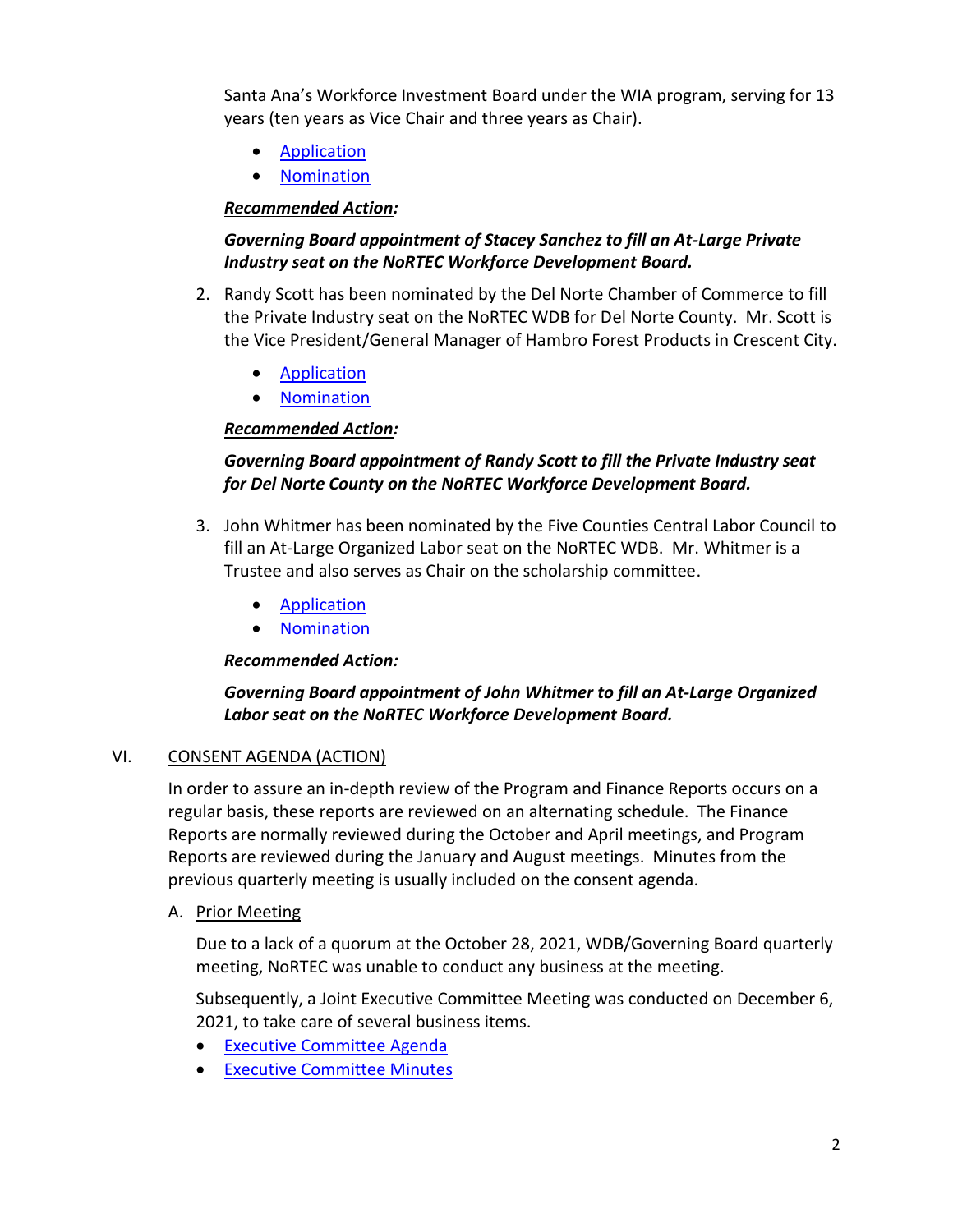A summary of the information reviewed and approved during the meeting is shown below. Detail for these items is provided in the agenda and minutes attachments referenced above:

- 1. Approval of the August 26, 2021, WDB/Governing Board Quarterly meeting minutes
- 2. The PY 2021/2022 First Quarter Program Report
- 3. Information on total available funding for PY 2021/2022
- 4. The PY 2021/2022 First Quarter Finance Report
- 5. Update on monitoring of NoRTEC and Service Providers
- 6. AJCC Certification
- 7. Status of Funding Applications
- B. [Financial Report](https://www.ncen.org/images/documents/meetings/2021-2022/financial-report-wgba-0122.pdf)

This quarter's report provides routine information on available funding and expenditures for the quarter ending December 31, 2021.

There are no items of concern on the quarterly reports or with other committee agenda items.

The Finance Committee has reviewed the information and recommends approval of the Financial Report to the WDB and Governing Board.

#### *Recommended Action:*

#### *WDB approval of the consent agenda reports.*

#### *Governing Board approval of the consent agenda reports.*

#### VII. NORTEC STRATEGIC GOALS (INFORMATION)

A. Strategic Goal #4 – Increase Awareness of NoRTEC Activities, Fostering Regional Awareness and Partnerships

Betsey Ray, Regional Program Manager for SMART, will introduce Jason Davis, a Welding Instructor and Industrial Area Coordinator at Shasta College. Betsey was Jason's Career Advisor ten years ago when he accessed services through SMART.

Jason shares with his students that he was once a SMART client and the impact SMART had on his life and career. When Jason first came to SMART, he had been let go from his job and after some thorough career assessments and soul searching, he decided to turn his love of welding into a career. SMART helped guide him, addressed his employment barriers, provided financial assistance for training, and cheered him on to success.

Ashley Perera is one of Jay's current students and she is also a SMART client. Ashley is excited about the career options that will be available after successfully completing Jay's welding class.

Both Jay and Ashley are looking forward to sharing their stories with the group.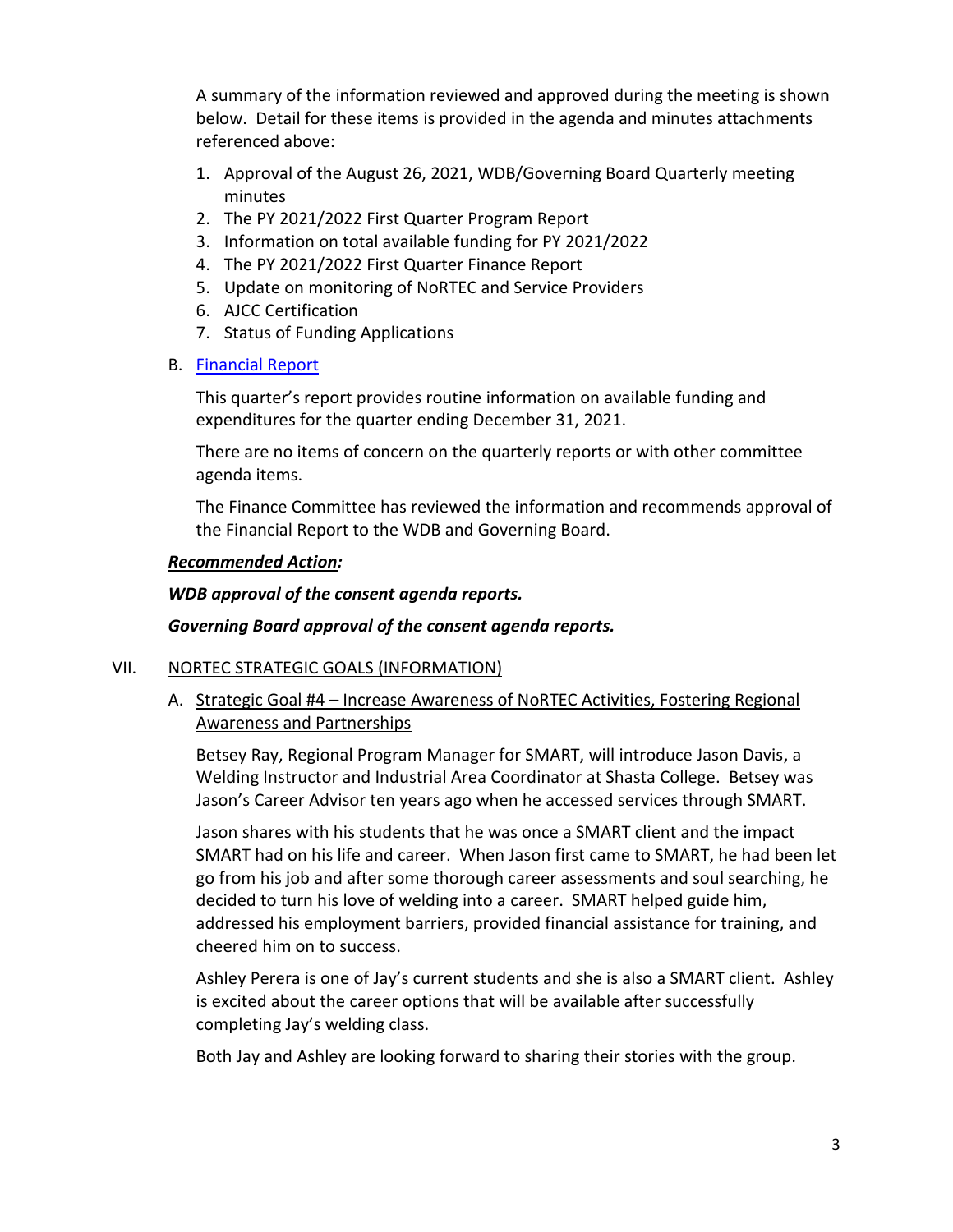## B. Strategic Goal #4 – Increase Awareness of NoRTEC Activities, Fostering Regional Awareness and Partnerships

Jeanne Spurr, CEO at Empower Tehama, will share how Empower Tehama and the Job Training Center have partnered over the last five years to help grow her organization using the OJT (on-the-job training) program. Empower Tehama is a local nonprofit that promotes healthy relationships and social changes in Tehama County through counseling, housing assistance, and education services.

### VIII. PY 2021/2022 FUNDING (INFORMATION)

NoRTEC currently has \$23,159,731 in available funds for the 2021/2022 program year. An additional \$1,200,000 for August Fire NDWG, \$800,000 for September Fire NDWG and \$8,481,000 for 2021 NDWG Wildfires may be allocated incrementally by the State. If all funds are allocated, NoRTEC will have \$33,640,731. This is an increase of \$2,175,842 over 2020/2021 Program Year funding.

|                                             | PY<br>2021/2022<br><b>Funds</b> | <b>Additional</b><br><b>Funds</b><br>Requested/<br><b>Pending</b> |              |
|---------------------------------------------|---------------------------------|-------------------------------------------------------------------|--------------|
| Project                                     | <b>Available</b>                | <b>Allocation</b>                                                 | <b>Total</b> |
| Adult                                       | \$3,062,049                     | \$0                                                               | \$3,062,049  |
| Youth                                       | \$3,148,831                     | \$0                                                               | \$3,148,831  |
| <b>Dislocated Worker</b>                    | \$2,440,431                     | \$0                                                               | \$2,440,431  |
| Rapid Response                              | \$601,989                       | \$0                                                               | \$601,989    |
| Rapid Response - Layoff Aversion            | \$183,029                       | \$0                                                               | \$183,029    |
| CA Manufacturing (CMTC)                     | \$94,975                        | \$0                                                               | \$94,975     |
| Severe Storms 2019                          | \$833,560                       | \$0                                                               | \$833,560    |
| Carr Fire 2018                              | \$340,132                       | \$0                                                               | \$340,132    |
| Camp Fire Workforce Development             | \$3,660,739                     | \$0                                                               | \$3,660,739  |
| Camp Fire Temporary Jobs                    | \$4,163,237                     | \$0                                                               | \$4,163,237  |
| <b>Prison to Employment Direct Services</b> | \$550,533                       | \$0                                                               | \$550,533    |
| Prison to Employment Supportive Services    | \$824,006                       | \$0                                                               | \$824,006    |
| Slingshot 3.0 Regional Planning             | \$191,524                       | \$0                                                               | \$191,524    |
| Corona Temporary Jobs NDWG                  | \$621,211                       | \$0                                                               | \$621,211    |
| <b>August Fire NDWG</b>                     | \$389,639                       | \$1,200,000                                                       | \$1,589,639  |
| September Fire NDWG                         | \$500,000                       | \$800,000                                                         | \$1,300,000  |
| <b>High Performing WDB</b>                  | \$3,846                         | \$0                                                               | \$3,846      |
| Slingshot 4.0                               | \$300,000                       | \$0                                                               | \$300,000    |
| <b>Susanville Prison Closure</b>            | \$750,000                       | \$0                                                               | \$750,000    |
| Dixie Fire AA                               | \$500,000                       | \$0                                                               | \$500,000    |
| 2021 Wildfires NDWG                         | \$0                             | \$8,481,000                                                       | \$8,481,000  |
| <b>TOTAL</b>                                | \$23,159,731                    | \$10,481,000                                                      | \$33,640,731 |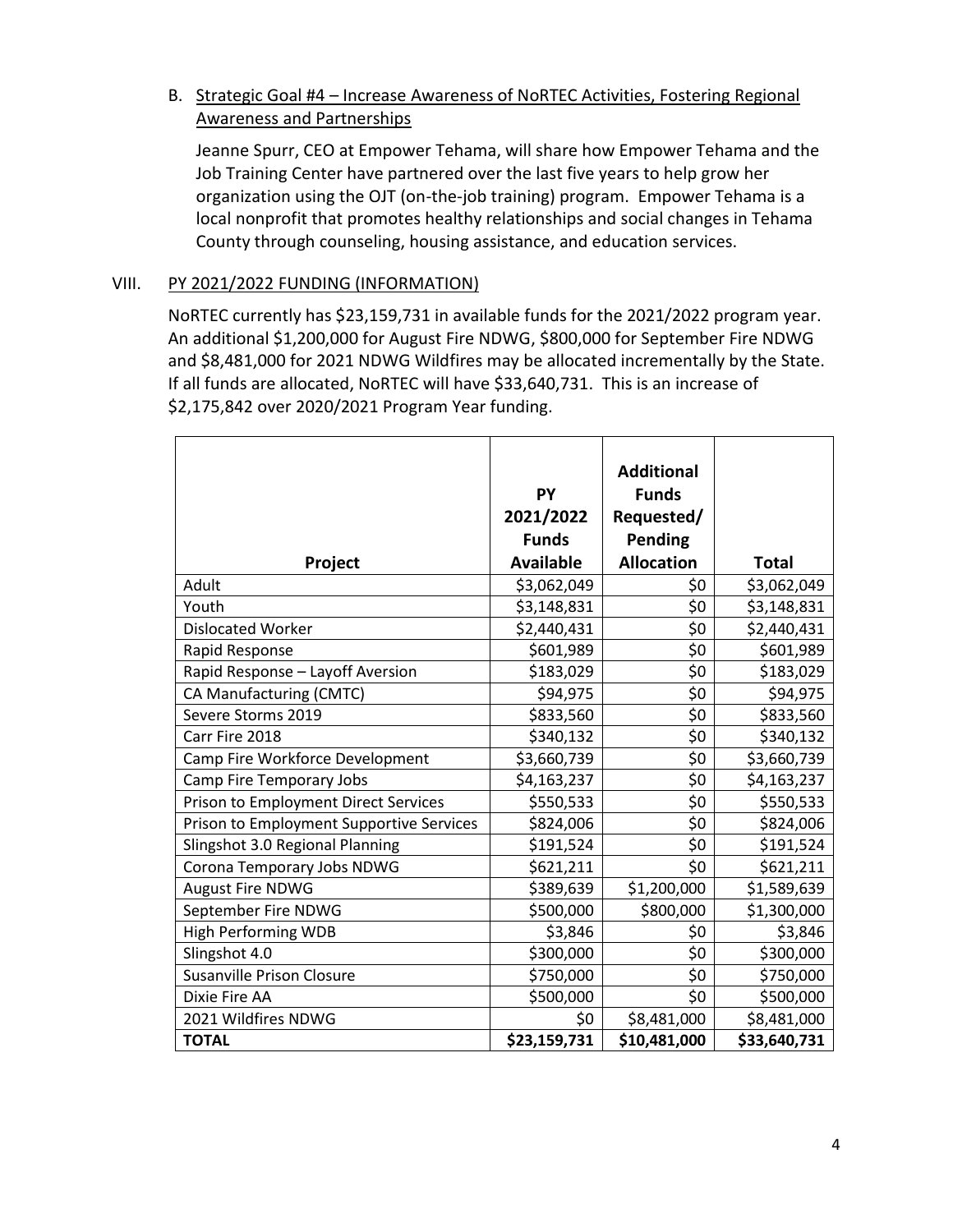## IX. PROGRAM REPORT (ACTION)

## A. Program Monitoring

Site visits have been scheduled with NoRTEC's Service Providers in the month of March 2022. Results of the reviews will be shared with members at the April 2022 quarterly meeting.

## B. State/Federal Monitoring

NoRTEC recently received final monitoring reports from the State for the (1) MegaFire NDWG program, and (2) Regional Plan Implementation 3.0 program. There were no findings during either review.

A compliance review for NoRTEC's Adult and Dislocated Worker programs was conducted in mid-November by the State. The final report has not been received, but the monitor indicated there would be no findings.

- C. Universal Services, Client Enrollment, and Contract Performance
	- 1. Universal Services Tracking: [Career Center Visits](https://www.ncen.org/images/documents/meetings/2021-2022/career-center-visits-123121.pdf)

The Workforce Innovation and Opportunities Act provides for "universal services" which means anyone who walks in the door may access basic services without enrolling in the WIOA program. This would include "self-services" such as job postings, labor market information, computer access, etc., that do not require much staff attention. NoRTEC's service providers track the total number of visits, as well as the number of unique visitors. The report contained in the link above shows the number of visits for the first two quarters of the 2021-2022 program year (July 1, 2021 – December 31, 2021). Our providers recorded 8,094 unique individuals accessing our services for the first six months of this program year. This number is lower than reported at this time during the last program year when the number of unique visitors was 8,585.

2. Job Seekers Enrolled in the WIOA Program: [Enrollments](https://www.ncen.org/images/documents/meetings/2021-2022/WIOA-enrollments-123121.pdf)

The number of individuals enrolled in each program in each county in the consortium can be accessed by clicking on the above link.

During the first six months of the 2021/2022 program year, 3,135 individuals have been enrolled in the Adult, Dislocated Worker, Youth, Severe Winter Storms NDWG, Carr Fire NDWG, Camp Fire NDWG, Camp Fire Additional Assistance, COVID Additional Assistance, COVID NDWG, and P2E (Prison to Employment) programs. Enrollment numbers are higher at this time in most of the counties than they were at this point in the last program year.

- 3. WIOA Service Provider Contract Performance: [Adults, Dislocated Workers, and](https://www.ncen.org/images/documents/meetings/2021-2022/contract-performance-123121.pdf)  [Youth](https://www.ncen.org/images/documents/meetings/2021-2022/contract-performance-123121.pdf) 
	- a. Background and Final PY 2020/2021 Performance NoRTEC, like other workforce development boards throughout the State, completed performance negotiations prior to our January 2021 quarterly meeting. These negotiations are now heavily based on a Statistical Adjustment Model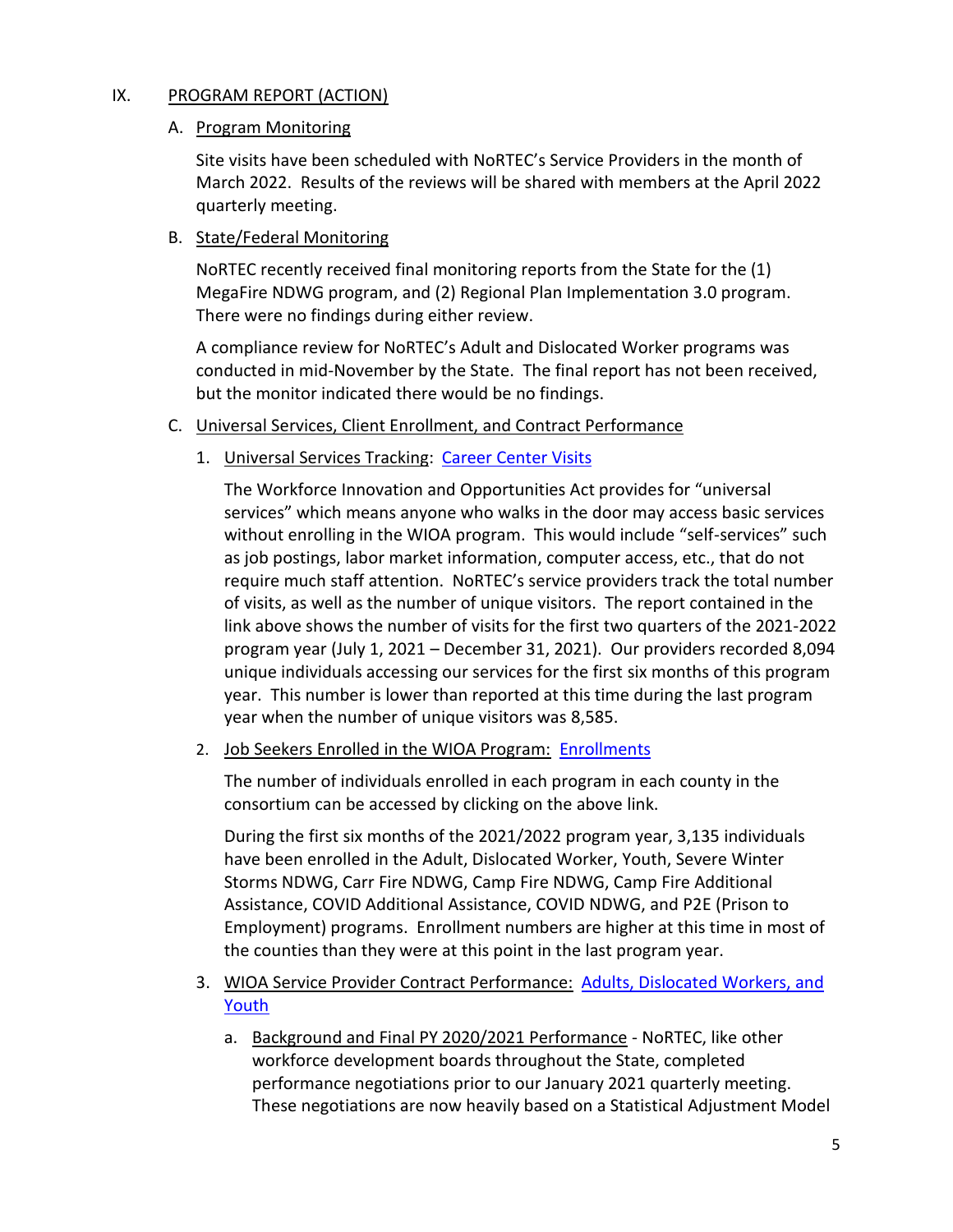(SAM) that is a statistical regression model developed by the DOL (US Department of Labor). This model is used to predict, based upon the characteristics of participants served (e.g., number served with barriers to employment such as poor work history, lack of work experience, lack of educational or occupational skills attainment, dislocated from high-wage and high-benefit employment, low levels of literacy or English proficiency, disability status, homelessness, involvement with the justice system, welfare dependency), a level of performance workforce development boards should be attaining. This model is also supposed to adjust performance levels of actual economic conditions and takes into consideration labor market factors such as unemployment rates and job losses and/or gains in different industries.

Of the five performance standards that we are measured on in each of our three annual programs (Adult, Dislocated Worker, and Youth) the SAM is being utilized for:

- 1. Employment Rate in the 2nd Quarter After Exit
- 2. Median Earnings in the 2nd Quarter After Exit
- 3. Measureable Skills Gain (during the program year)

The remaining two standards (Employment Rate in the 4<sup>th</sup> Quarter After Exit and Credential Attainment by the  $4<sup>th</sup>$  Quarter After Exit) do not have enough historical data under WIOA, so the SAM will not be utilized to negotiate performance for these two goals until the next two-year cycle beginning in PY 2022.

The result for NoRTEC is negotiated performance goals for the three measures driven by the SAM are much higher than they have been since the inception of WIOA. Staff believe in a "normal" year, through the efforts of our local programs, these goals can be met. Currently, however, the pandemic is causing concern that these goals are higher than is reasonable. The DOL and the State claim that if economic conditions continue to decline, the adjustment made at the end of the program year, based on the SAM, will lower our goals.

Our program year ended on June 30, 2021, but due to lags inherent in the system with respect to obtaining data on participants for 6-12 months after they leave the WIOA program, the State indicated we would not receive final performance information (both calculated goals based upon actual data and performance data itself) until the end of the 2021 calendar year (December 31, 2021). Last week, the State sent out a notification that they have "questions" for the Department of Labor about the SAM regression model and data and until those questions have been answered, we will not receive our final performance information for last program year. It is unlikely we will receive this information until after March 1. Staff believe NoRTEC met all of its goals, but we have no way of knowing for sure until final performance information is received.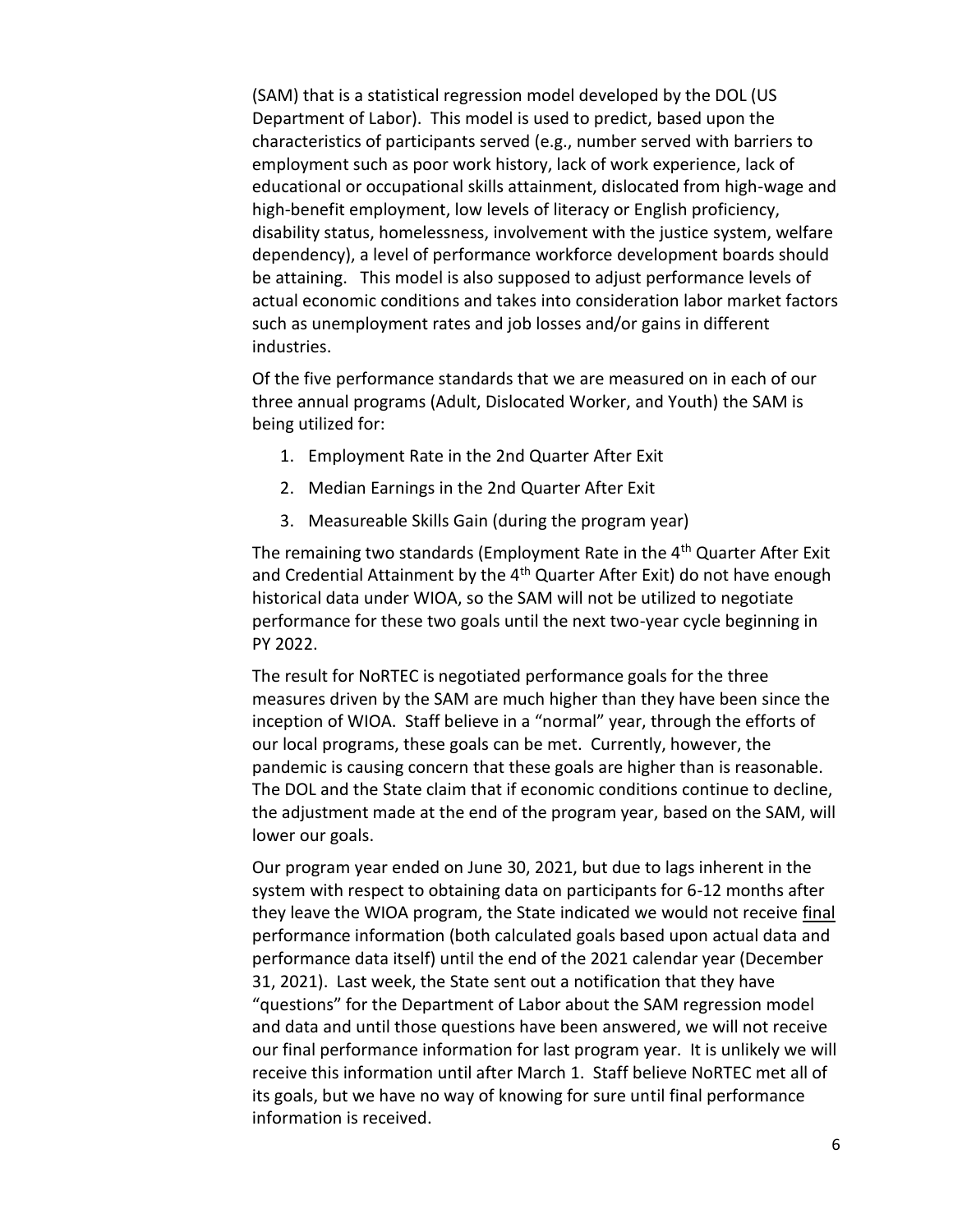4. PY 2021/2022 Second Quarter Performance – Reported performance for the first two quarters of the program year may be accessed here: **Adults, Dislocated** [Workers, and Youth](https://www.ncen.org/images/documents/meetings/2021-2022/contract-performance-123121.pdf) 

As is normally the case, performance in the Measurable Skills Gain in all three programs (Adult, Dislocated Worker, and Youth) is mostly lower than the goal for NoRTEC and the Service Providers. This is because when a participant starts an activity that triggers inclusion in the denominator, it may be months before the activity(ies) are completed. NoRTEC does not worry too much about this performance measure until the third quarter of the program year.

NoRTEC is meeting four of the five standards in the Adult program, three of the five standards in the Dislocated Worker program, and three of the five standards in the Youth program. Individual performance for each of the Service Providers may be accessed in the above attachment.

NoRTEC staff monitor performance on a quarterly basis, but requests for corrective action are not issued until after the second quarter. Staff do not believe this is any immediate cause for concern.

#### D. Customer Satisfaction Survey: [Results](https://www.ncen.org/images/documents/meetings/2021-2022/customer-satisfaction-123121.pdf)

In addition to monitoring performance, NoRTEC wants to ensure the needs of our clients are met in a helpful and professional manner. To that end, NoRTEC has created a survey to measure the "satisfaction" of customers accessing our centers.

Walk-In clients fill out surveys at the AJCCs, either directly on-line or through paper surveys. Of the more than 750 responses we received, the results were overwhelmingly positive.

This program year, service provider staff have been collecting responses from Employers and Enrolled individuals in order to increase response rates. The numbers in both categories are small (less than 200 responses NoRTEC-wide), but survey results are very positive.

#### E. Plant Closure Update: [Closures/Layoffs](https://www.ncen.org/images/documents/meetings/2021-2022/plant-closures-123121.pdf)

From July 1, 2021, to December 31, 2021, 123 employers have laid off 948 employees.

NoRTEC Service Providers are providing rapid response and dislocated worker services as needed.

#### F. Employer Services: [NoRTEC Employer Services Report](https://www.ncen.org/images/documents/meetings/2021-2022/employer-services-123121.pdf)

During the first two quarters of the PY 2021/2022 program year, 1,267 employers throughout the consortium accessed over 14,000 discrete services.

G. Headline Program Reports (Information)

Members are encouraged to read the Community Coordinator Reports. These reports are prepared to inform interested members of the events and happenings in their respective counties. These reports are also full of job seeker success stories.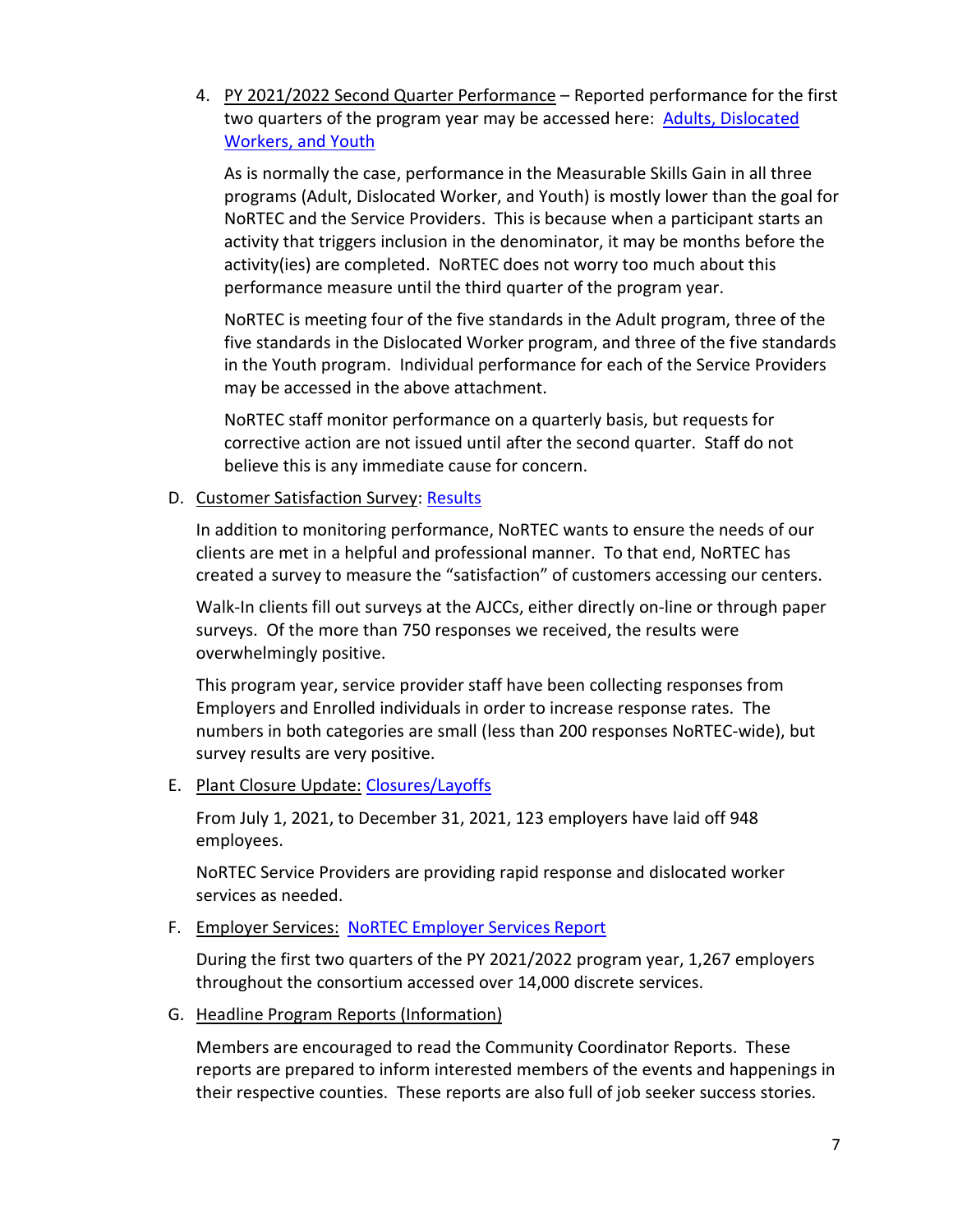Please take a moment to review these success stories. Our Service Providers have helped many individuals make important changes in their lives!

Following are links for the reports received for the period ending December 31, 2021:

[Alliance for Workforce Development \(Butte County\)](https://afwd.org/wp-content/uploads/ccr/CCR-Butte/butte_q4_21.pdf) [Del Norte Workforce Center \(Del Norte County\)](https://www.thesmartcenter.biz/sites/thesmartcenter.biz/files/2022-01/DEC%202021%20CC%20report%20del%20Norte.pdf) [Alliance for Workforce Development \(Lassen County\)](https://afwd.org/wp-content/uploads/ccr/CCR-Lassen/lassen_q4_21.pdf) [Alliance for Workforce Development \(Modoc County\)](https://afwd.org/wp-content/uploads/ccr/CCR-Modoc/modoc_q4_21.pdf) [Alliance for Workforce Development \(Nevada County\)](https://afwd.org/wp-content/uploads/ccr/CCR-Nevada/nevada_q4_21.pdf) [Alliance for Workforce Development \(Plumas County\)](https://afwd.org/wp-content/uploads/ccr/CCR-Plumas/plumas_q4_21.pdf) [Smart Workforce Center \(Shasta County\)](https://www.thesmartcenter.biz/sites/thesmartcenter.biz/files/2022-01/DEC%202021%20CC%20report%20shasta.pdf) [Alliance for Workforce Development \(Sierra County\)](https://afwd.org/wp-content/uploads/ccr/CCR-Sierra/sierra_q4_21.pdf) [Smart Workforce Center](https://www.thesmartcenter.biz/sites/thesmartcenter.biz/files/2022-01/DEC%202021%20CC%20report%20siskiyou.pdf) (Siskiyou County) [Job Training Center \(Tehama County\)](https://www.jobtrainingcenter.org/wp-content/uploads/2022/01/October-December-2021.pdf) Smart Workforce [Center \(Trinity County\)](https://www.thesmartcenter.biz/sites/thesmartcenter.biz/files/2022-01/DEC%202021%20CC%20report%20trinity.pdf)

## H. Staff Training

NoRTEC's Director of Program Administration (Andrea Campos) and One-Stop Operator (Racy Ming) have put together a consortium-wide Equity and Access Working Group with a goal of sharing best practices for serving our rural communities and expanding outreach to in-need communities/populations. This workgroup meets every other month and is attended by at least one representative from each of NoRTEC's 12 AJCCs.

This information has been reviewed and approved by the Program Committee.

## *Recommended Action:*

## *WDB approval of the second quarter Program Report*

## *Governing Board approval of the second quarter Program Report.*

#### X. MODIFICATION TO THE NORTEC WDB/LEO WORKING AGREEMENT (ACTION)

The most current WDB/LEO Agreement, which outlines how the WDB and Governing Board (the Governing Board is the LE /Local Elected Official) will carry out business under the WIOA (Workforce Innovation and Opportunity Act) must be modified to address some changes required by Title 20 Code of Federal Regulations (CFR), section 679.310(g)(4)(5).

- 1. Section 679.310(g)(4) requires the WDB/LEO Agreement to outline how the WDB members will utilize a proxy or alternative designee process if such a member is unable to attend a meeting. Staff recommend that the WDB opt out of developing such a process due to the following:
	- Alternative designees must be vetted to ensure that the proxy has demonstrated experience and expertise and meets the same qualifications as the member they are filling in for;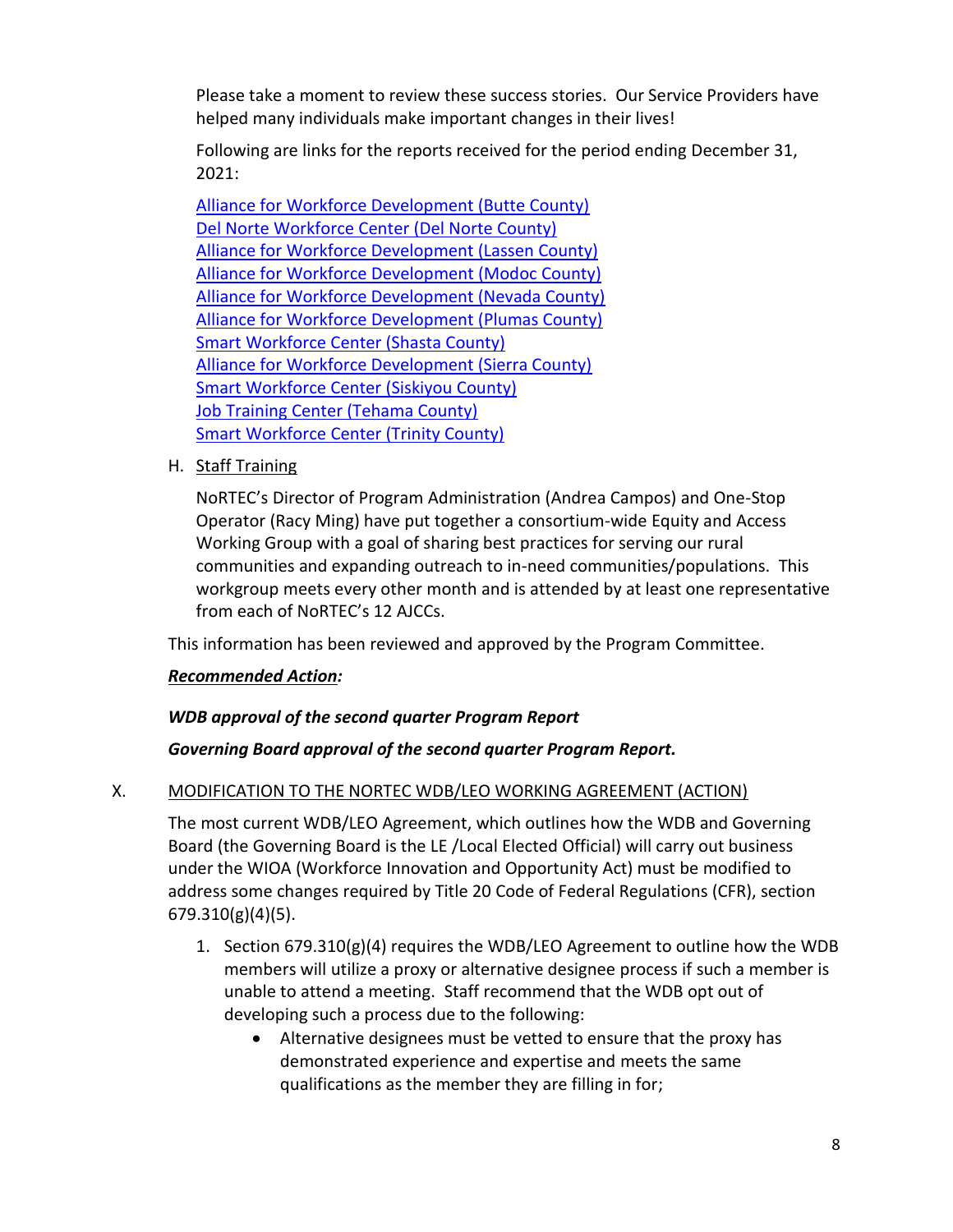- WIOA is an extremely complex program and the learning curve for new members is steep; a proxy would have a difficult time voting on business if they have no prior experience with WIOA.
- NoRTEC is now planning on holding meetings with an option for virtual attendance so it will be less difficult to ensure we have a quorum at our quarterly meetings.
- 2. Section 679.310(g)(5) requires the WDB/LEO Agreement to address how technology will be utilized to promote WDB member participation. As the members have directed staff to continue to hold meetings with a virtual attendance option, this promotes participation for those that are unable to attend in person.

Following are the proposed changes to the current WDB/LEO Agreement. Proposed changes appear in red. Items 1 and 2 above are addressed in items C and D under SECTION NINE: MEETINGS on page 4 of the document.

Members should also note the deletion of the development of a Business Service Committee on page 5 of the document has been deleted as this was a WIA (Workforce Investment Act) requirement and did not carry over into WIOA (Workforce Innovation and Opportunity Act).

• [Proposed WDB/LEO Working Agreement](https://www.ncen.org/images/documents/meetings/2021-2022/Draft-WDB-LEO-AGREEMENT.pdf)

# *Recommended Action:*

# *WDB approval of the WDB/LEO Working Agreement changes as presented or as modified at the meeting.*

# *Governing Board approval of the WDB/LEO Working Agreement changes as presented or as modified at the meeting.*

## XI. STATUS OF FUNDING APPLICATIONS (INFORMATION/ACTION)

## A. Prior Approval

NoRTEC staff completed a NDWG (National Dislocated Worker Grant) application to mitigate damage from the Dixie, Monument, and McFarland fires (the name of the project is Wildfires 2021 NDWG). Temporary job creation funding was requested (utilized to put people to work cleaning up after a natural disaster) along with workforce development funding (utilized to train and place individuals in permanent jobs).

The application was submitted during the first week of November with a requested start date of February 1, 2022. The total requested amount was \$8,481,000.

The award has not been announced, but if funding is granted, it will be utilized for work in Plumas, Lassen, Tehama, and Trinity Counties.

#### B. New Applications

No additional applications have been submitted since the last meeting.